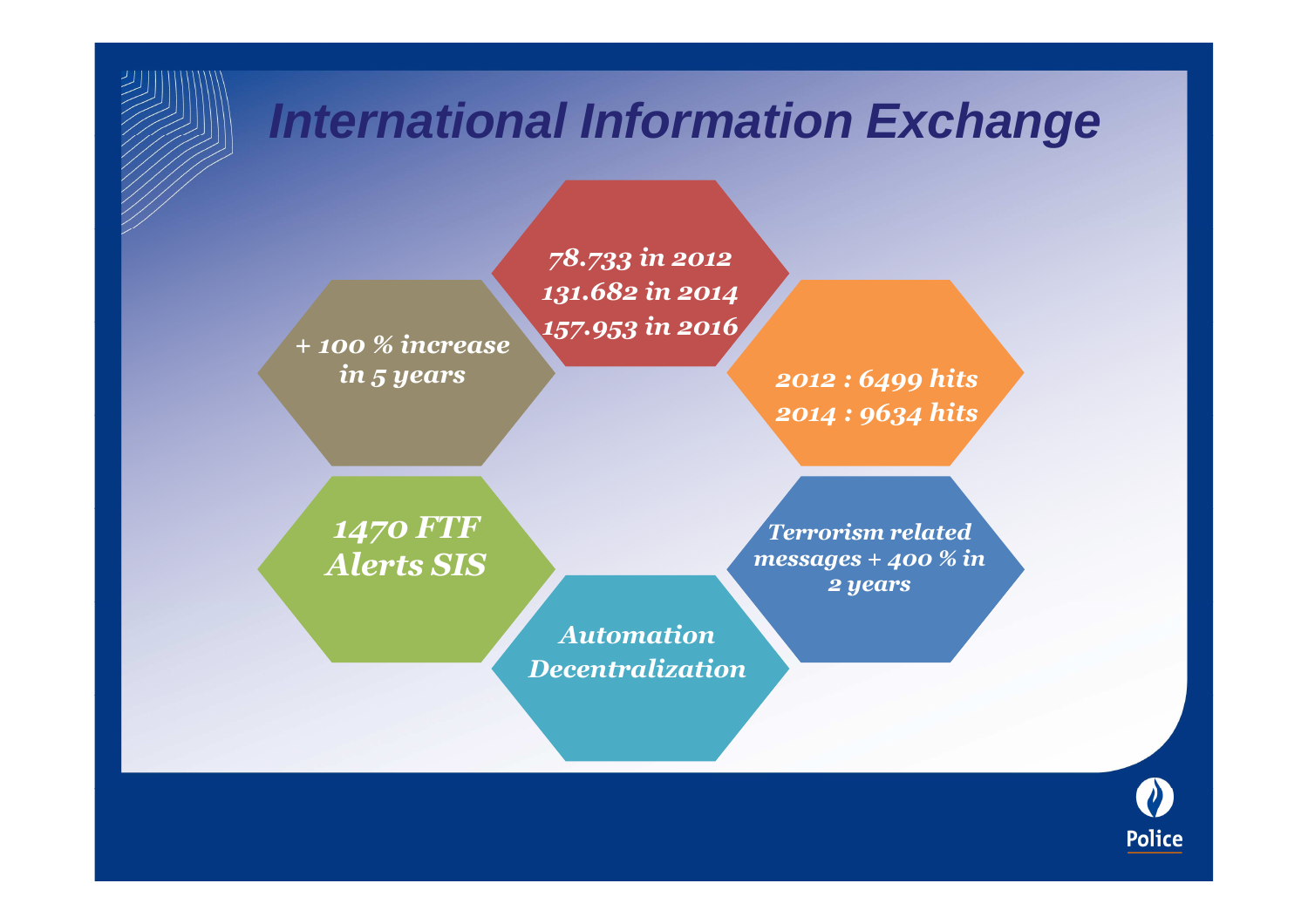| Vorig         | Volgende                           | Kopieren Vernieuwen Application Terug-Portal Afdrukken Nederlands | <b>Afsluiten</b>          |
|---------------|------------------------------------|-------------------------------------------------------------------|---------------------------|
|               |                                    | Controle                                                          | (CMX_NEW)                 |
|               |                                    |                                                                   |                           |
| <b>Bekend</b> |                                    |                                                                   |                           |
|               | PERS: HANSOUL IVAN<br>00/00/1963   | ANG-SIS                                                           |                           |
|               | PERS: FATAR SULTAN<br>00/00/1969   | <b>Interpol</b>                                                   | One check:                |
| PERS:         | <b>BERNARD LAMBRECHTS</b>          | ANG-SIS                                                           |                           |
|               | 00/00/1962                         |                                                                   | 3 databases               |
| PERS:         | <b>DALAX LEONARD</b><br>00/00/1968 | ANG-SIS                                                           | <b>National database</b>  |
| VVM:          | <b>TER012</b>                      | ANG-SIS                                                           | <b>SIS</b>                |
|               | <b>DIV</b>                         |                                                                   | <b>Interpol</b>           |
| VWP:          | LA55889                            | ANG-SIS                                                           |                           |
|               | VWP: JF548798                      | <b>ANG-SIS</b>                                                    |                           |
| <b>VWP: 1</b> |                                    | ANG-SIS                                                           |                           |
| Onbekend      |                                    |                                                                   |                           |
| VWP:          | KM44558                            | ANG-SIS                                                           |                           |
| VWP:          | <b>TER012</b><br>P                 | ANG-SIS                                                           |                           |
|               |                                    |                                                                   |                           |
| Ver. 244      |                                    |                                                                   | DST. All rights reserved. |
|               |                                    | <b>FIND</b>                                                       |                           |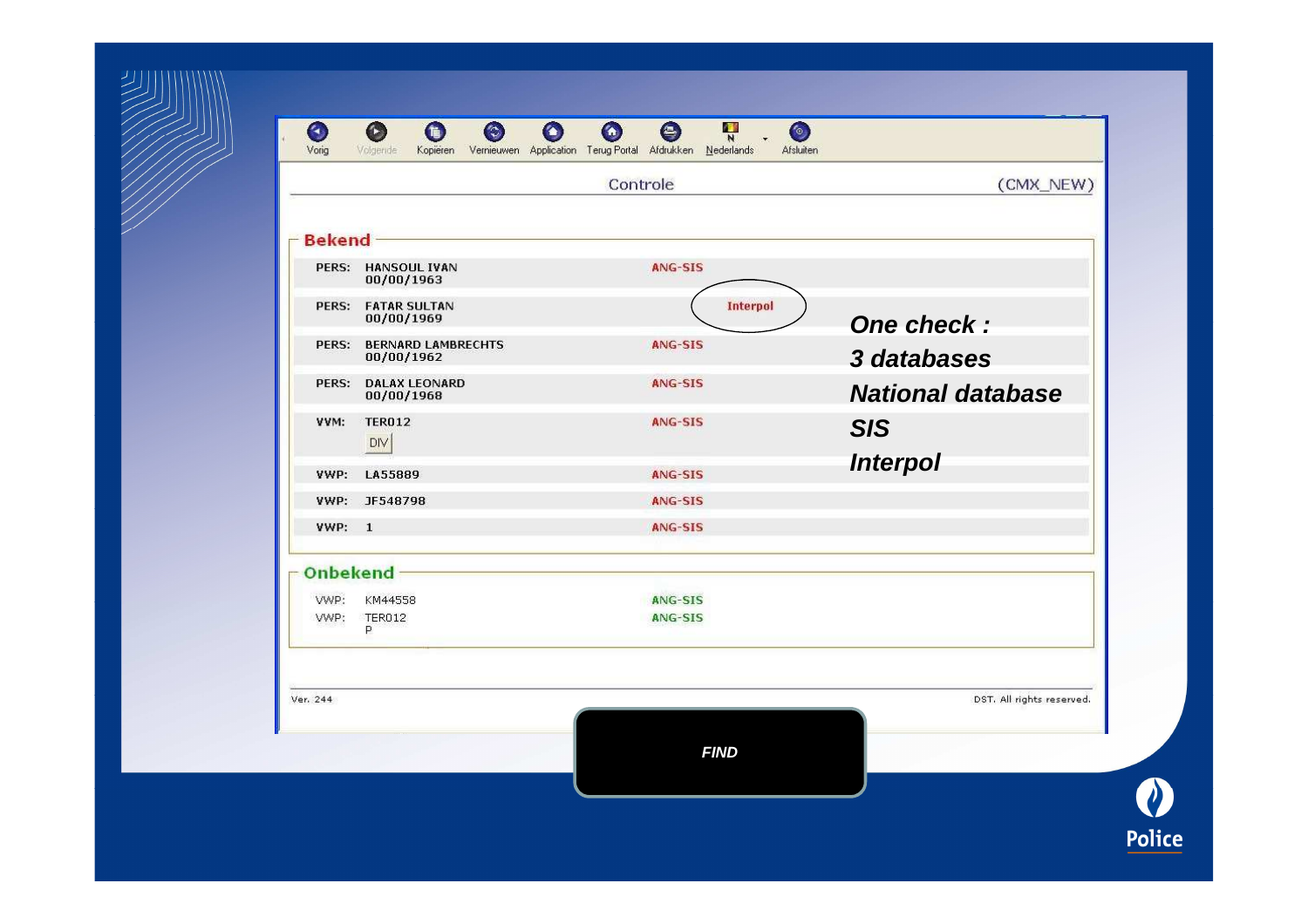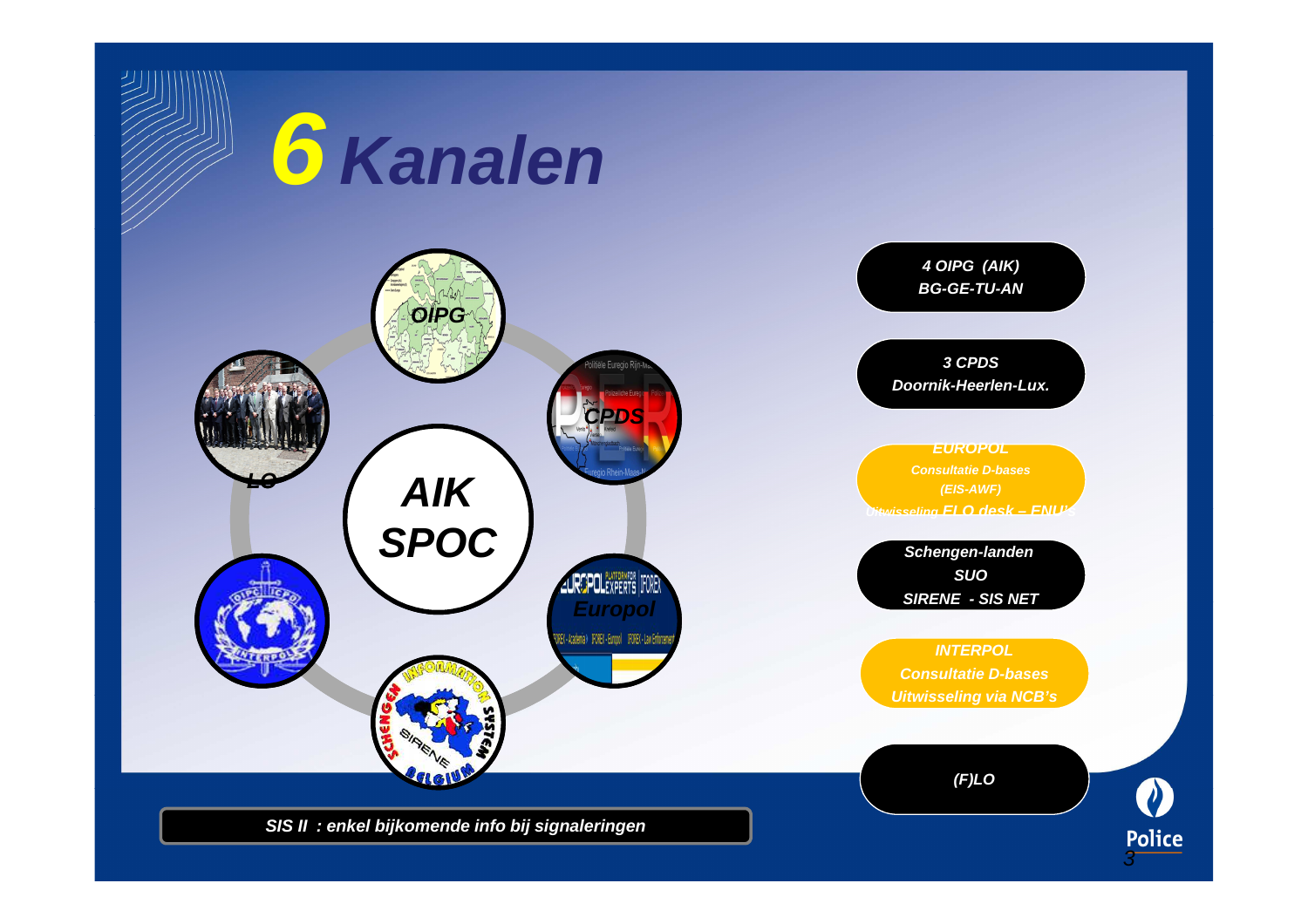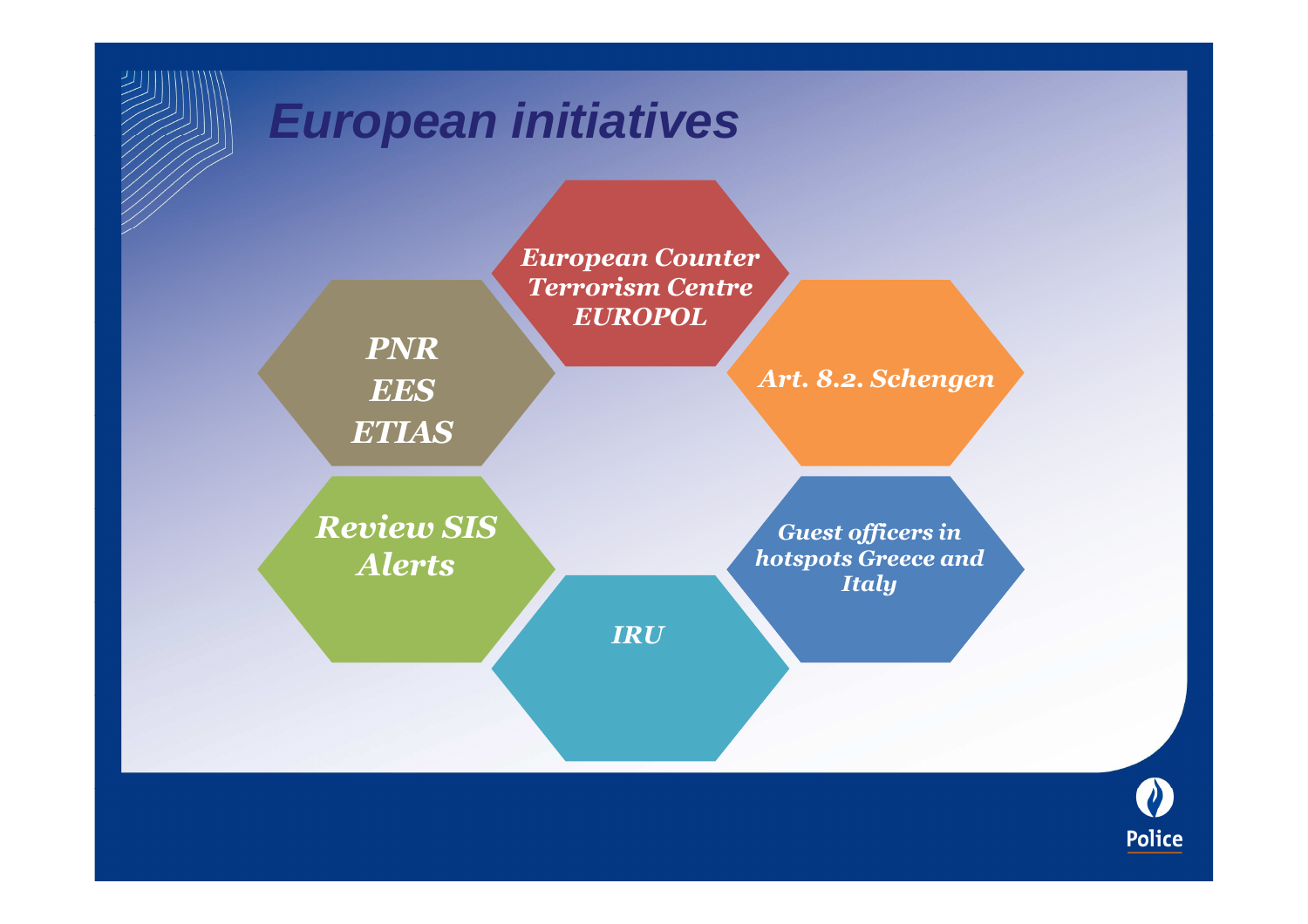## **Weaknesses in European police cooperation**

- **Contribution to the European databases SIS, EIS, Focal point**
- **Use of databases (SLTD)**
- **Police intelligence versus police information (classified information)**
- **No interoperability or single search interface databases for border control/migration versus law enforcement cooperation.**